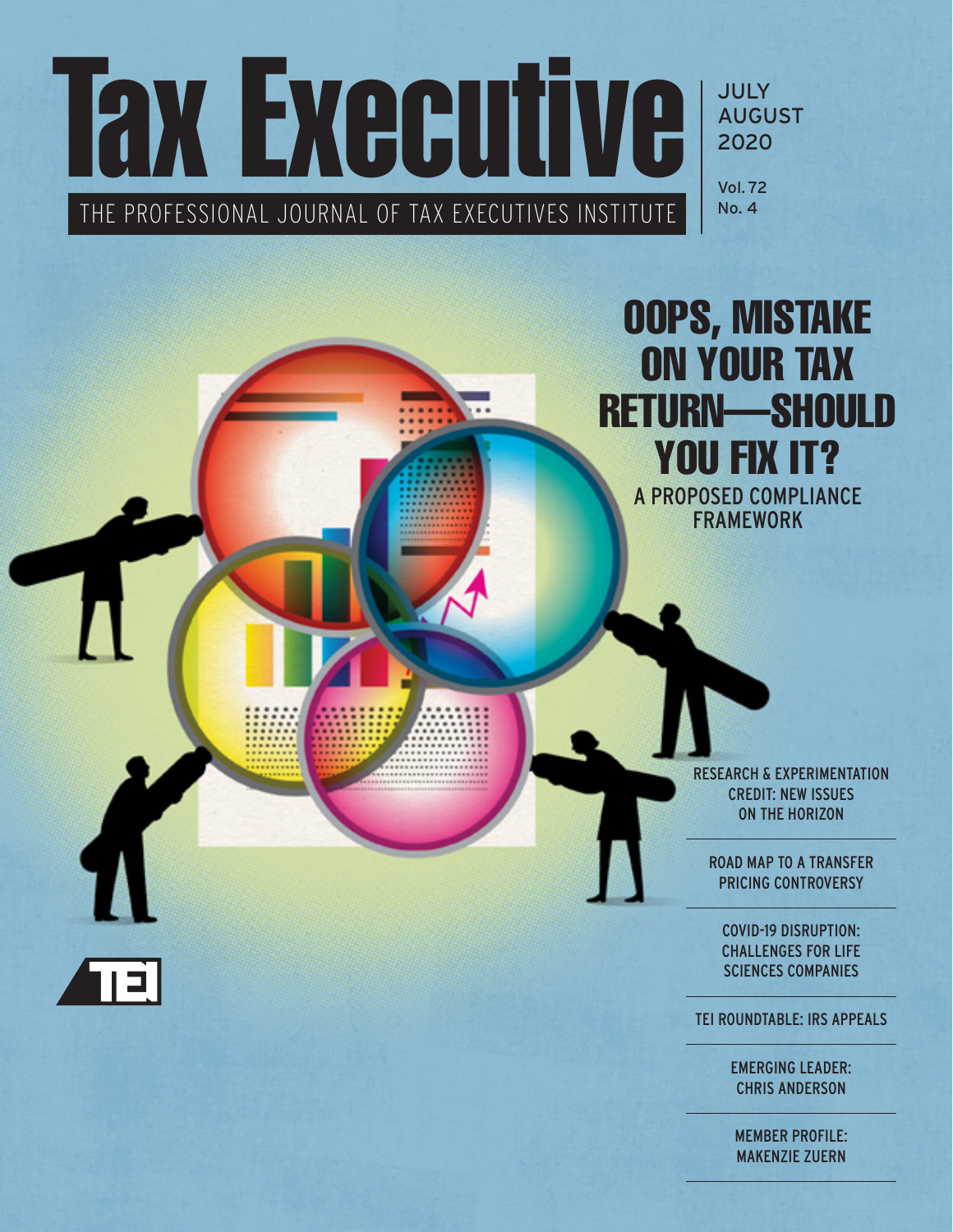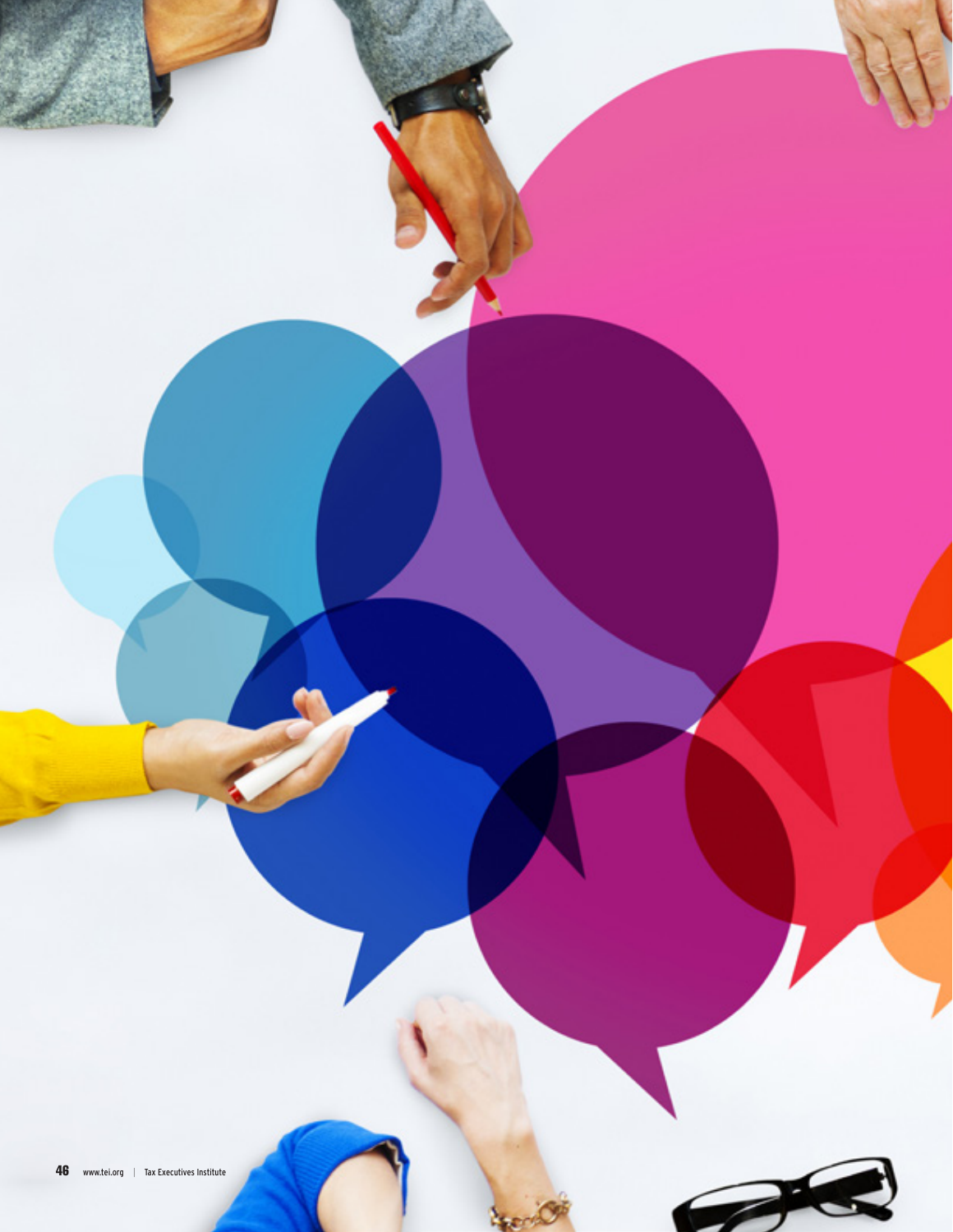ROUNDTABLE

## TEI Roundtable No. 29: **The Evolving** Dynamic in IRS Appeals There's a blurring of the lines between Exam and Appeals

Jean Pawlow



George Abney

Figure 1.1 The service's Appeals process. But how has it changed in the last decade? To examine this issue, we convened an outstanding panel of corporate tax practitioners in this space, including Jean Pawlow, partner in t very TEI member knows that a critical part of tax administration is the Internal Revenue Service's Appeals process. But how has it changed in the last decade? To examine this issue, we convened an outstanding panel of corporate tax practitioners in this space, including I Jean Pawlow, partner in the tax controversy practice at Latham & Watkins; George Abney, *Executive*'s senior editor, moderated the discussion.



Jennifer Breen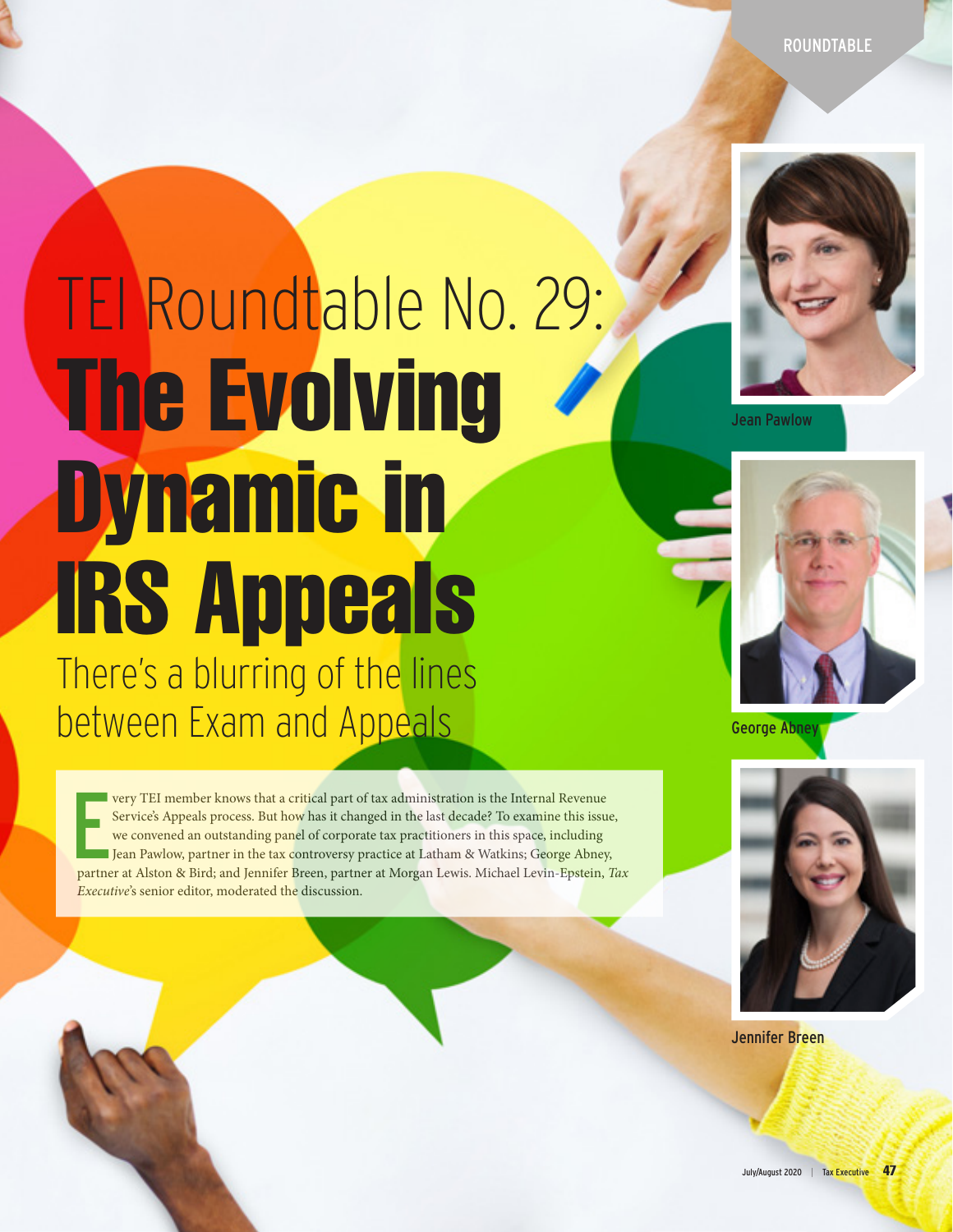

**Michael Levin-Epstein:** How has the IRS Appeals process changed over the last ten years?

**Jean Pawlow:** I think there has been a pretty significant shift at Appeals over the last ten years, in fact maybe even going back a little bit farther. With the introduction of the Fast Track settlement process in 2003, Appeals officers were trained in mediation techniques, and I think that the Fast Track program was really successful. Time in Appeals was shortened, the whole process was faster. You could get through things in a day or sometimes a couple of days and hash everything out. At a time when there were fewer and fewer Appeals officers, I think Appeals liked being in a situation where they had fewer resources. It was a neat tool, and I think it led directly to the Appeals Judicial Approach and Culture (AJAC) program in 2013, where Appeals said, "Look, we don't want there to be factual disputes. We are not going to introduce new arguments. Come to us, taxpayer and Exam, each side with a fully prepared case, and then we are going to be Solomon-like and resolve that." That then has evolved, because I think Appeals got used to having Exam as part of the process, and we ended up with "scope creep," where now, in many Appeals conferences, the Exam team, of course, presents their side of the case, but they are invited to stay for the taxpayer's presentation of the case as well. You're starting to see, I think, these kinds of blurred lines between where does the Exam function stop and where does the Appeals process start.

"I think Appeals got used to having Exam as part of the process, and we ended up with 'scope creep,' where now, in many Appeals conferences, the Exam team, of course, presents their side of the case, but they are invited to stay for the taxpayer's presentation of the case as well."

### *—Jean Pawlow*

**George Abney:** Picking up where Jean left off, I think there has been a blurring of the lines between Exam and Appeals. While alternative dispute resolution (ADR) tools—such as Fast Track and the Rapid Appeals Process—have been overwhelmingly positive, they have chipped away at the independence of Appeals. Because of ADR, Exam has grown accustomed to attending meetings between taxpayers and Appeals officers, so it is not surprising that Exam would seek to expand its opportunities to do so. So, in 2017, the IRS announced an initiative allowing Exam to attend Appeals conferences. In theory, this was supposed to improve efficiency by creating an opportunity for an open discussion of issues during Appeals conferences which, again in theory, would help everyone come to an agreement. But keep in mind that prior to Appeals the taxpayer and Exam likely had plenty of opportunity for open discussions and yet they still could not reach an agreement. It doesn't seem realistic to me that after a lengthy audit, which may have been contentious, that all of [a] sudden everybody will be able to reach an agreement. As you can probably tell, I'm not a big fan of what Jean referred to as "scope creep," but there are some indications that the pendulum may be swinging back toward an independent IRS Appeals*.* 

**Jennifer Breen:** Appeals is essential to the mission of the IRS in that it is critical to have an appeals procedure that taxpayers trust to provide an independent review when they do not agree with the proposed adjustments to their tax liabilities. For Appeals to be effective, it must not only be fair, but must also *appear* to be fair and free from any conflicts of interest. This was originally achieved by separating personnel involved in the appeals process from the personnel responsible for the examination, knowing that to do anything different would make it harder for taxpayers to be assured that their case would receive impartial consideration. I think that is why some of these new approaches that Jean and George mentioned often give taxpayers and practitioners heartburn. These changes have, in some ways, gradually eroded the separation that is so important to the process.

### **Presentation Differences**

**Levin-Epstein:** Could you drill a little deeper in terms of the presentations that taxpayers are making now compared to what they used to do?

**Pawlow:** I think that it really is forcing taxpayers to be very prepared when they go to Appeals. It used to be the case that if you got, for example, a poorly worded RAR [Revenue Agent's Report] or you thought that the Exam team had missed an argument—you might choose to save your best arguments for Appeals. I think that that is really not the way cases in Appeals are working now. Many cases end up in Appeals because Exam is not supposed to resolve things based on the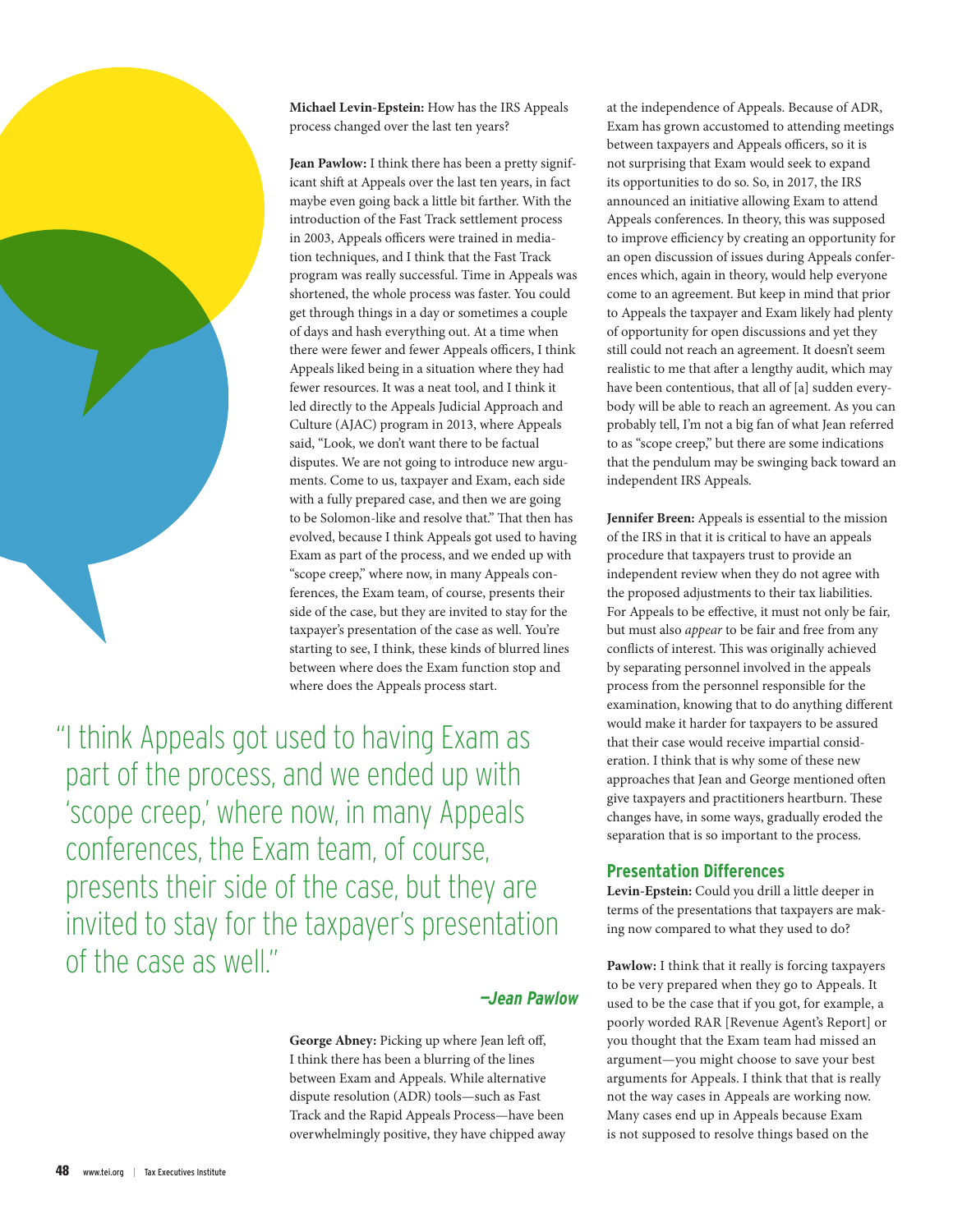hazards of litigation, whereas Appeals can. So, you really want to be prepared to show the Appeals officers what the hazards of litigation are. You want to tell the full story, you want to present your side of the facts—not just what the best arguments are from a legal perspective, but, for example, what you believe the witnesses would testify to if the case went to trial, what your expert would say if you have already engaged an expert, and really give a full-blown picture of what your case looks like so that the Appeals officer can balance that against what the Exam team is presenting.

**Abney:** I agree with Jean, you really have to give the Appeals officer a "preview of coming attractions." You have to make them see and feel the hazards of litigation. You have to tell them who your witnesses are and what they will say at trial. You have to walk them through the documents you intend to introduce at trial. And you have to explain to them why the government's case doesn't hold water—whether it's based on faulty reasoning, an incorrect interpretation of the law, inadmissible evidence, or other factors. It can be difficult to convey the hazards of litigation to an Appeals officer, because trying cases is not their job. But most Appeals officers are very smart, and they are honestly seeking to make the right decision. So if you can present a coherent and compelling case to them, they are likely to start seeing the case your way.

**Breen:** In addition to the differences that Jean and George highlighted, I would also mention that given the impact of COVID-19, the shelter-in-place that resulted from it, and associated travel restrictions, there will be a backlog of cases waiting for a face-to-face conference. Taxpayers may decide, given a newfound familiarity with video conferencing, that while not the preferred method of holding a conference with Appeals, it would be something worth trying.

### **Additional Guidance Needed?**

**Levin-Epstein:** What additional guidance might taxpayers want from IRS?

**Pawlow:** I think the trickiest part now is that once the Exam team is invited into the room to listen to the taxpayer's presentation with the Appeals officers, you can devolve into what is essentially a Rapid Appeals Process (RAP), which is kind of the equivalent of Fast Track in Appeals, where the Exam team actually participates in the settlement discussions. I have done Rapid Appeals—they can be effective—but many times, the reason you are at Appeals is because you have not been able to reach "It can be difficult to convey the hazards of litigation to an Appeals officer, because trying cases is not their job. But most Appeals officers are very smart, and they are honestly seeking to make the right decision."

*—George Abney*

a resolution with the Exam team and you want a fresh look, a fresh set of eyes, and for Appeals to exercise their hazards settlement authority. Identifying the point in time and managing the process of getting Exam out of the Appeals conference is actually probably one of the trickiest sticking points. The taxpayer needs to be cautioned to not engage in a battle with the Exam team in front of the Appeals officer. The goal should be to determine that there are hopefully no facts in dispute, give the Exam team a chance to present, give the Exam team a chance to listen to the taxpayer's presentation and respond, but then figure out a way to get the Exam team out the door so you can actually have settlement conversations with the Appeals officers. And that line is a little bit blurry.

**Abney:** It's rarely productive to engage in a backand-forth argument with Exam. But if they are in the room for the Appeals conference, it can be difficult for clients—and their representatives—to maintain composure and keep their "eyes on the prize," so to speak. So it's important to counsel clients prior to the Appeals conference that the focus should be on achieving results and not arguing over facts or issues that may be of little consequence. It sounds easy, but it can be difficult when you are sitting across the table from the Exam team and listening to their presentation which you believe has little merit. In terms of additional guidance or directives, I believe it would be helpful for the IRS to give taxpayers the opportunity to invite IRS counsel to attend all or a portion of an Appeals conference. Currently, the Appeals officer or the Exam team can invite IRS counsel to participate, but taxpayers cannot. Many audits that end up at Appeals involve difficult or nuanced legal issues. If a case presents a difficult legal question, it will generally help to have IRS counsel involved to make sure that Appeals has appropriate legal guidance. Taxpayers should be given the opportunity to make sure that Appeals receives such guidance so that Appeals does not reach a decision based on an incorrect interpretation of the law.